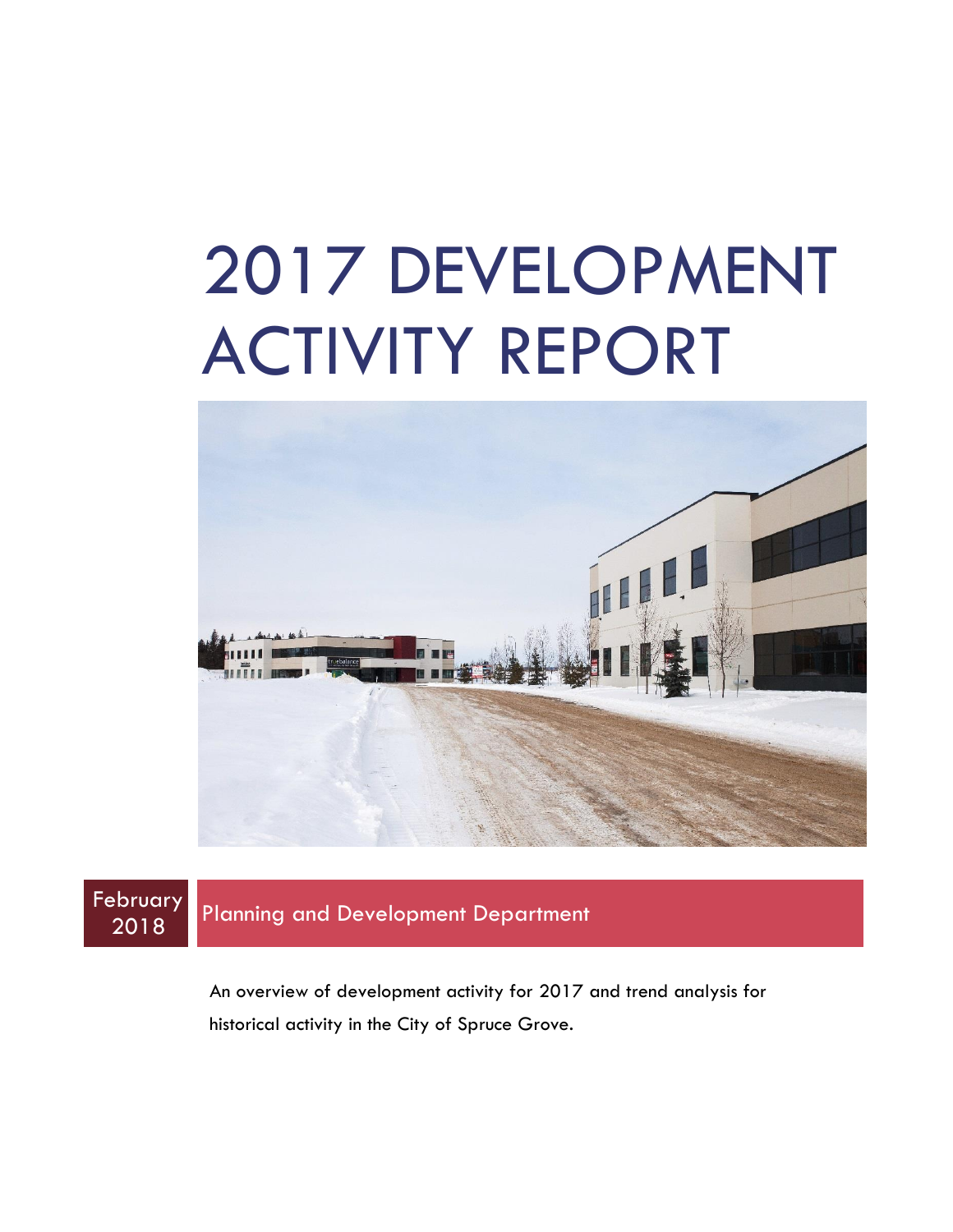#### **Contents**

### **List of Figures**

| Figure 1  | Volume of Building Permits by Type (2016 & 2017)                      | $\overline{2}$ |
|-----------|-----------------------------------------------------------------------|----------------|
| Figure 2  | Dwelling Units Permitted (2008-2017)                                  | 3              |
| Figure 3  | Volume of Building Permits by Month (2016 & 2017)                     | 3              |
| Figure 4  | Percentage of New Units by Neighbourhood (2017)                       | 4              |
| Figure 5  | Volume of Building Permits By Year (2008-2017)                        | 4              |
| Figure 6  | Volume of Building Permits by Type (2008-2017)                        | 5              |
| Figure 7  | Value of Building Permits (2008-2017)                                 | 5              |
| Figure 8  | Average New Commercial & Industrial Building Permit Value (2008-2017) | 6              |
| Figure 9  | Volume of Development Permits By Year (2008-2017)                     | 6              |
| Figure 10 | Volume of Development Permits by Month (2016 & 2017)                  | 6              |
| Figure 11 | Volume of Residential Permits by Type (2017)                          | 7              |
| Figure 12 | Volume of Non-Residential Permits by Type (2017)                      | 7              |
| Figure 13 | Compliances Issued by Year (2008 - 2017)                              | 8              |
| Figure 14 | Compliances Issued by Month (2016 & 2017)                             | 8              |
| Figure 15 | Safety Code Permits by Year (2011-2017)                               | 9              |
| Figure 16 | Business Licences Issued (2014-2017)                                  | 9              |
| Figure 17 | Housing Starts by Municipality (2017)                                 | 10             |
| Figure 18 | Regional Housing Starts by Dwelling Type (2017)                       | 10             |
| Figure 19 | Population (1997-2017)                                                | 11             |

Cover: Westwind Development, 2018 (Photo by Alicia Marangoni)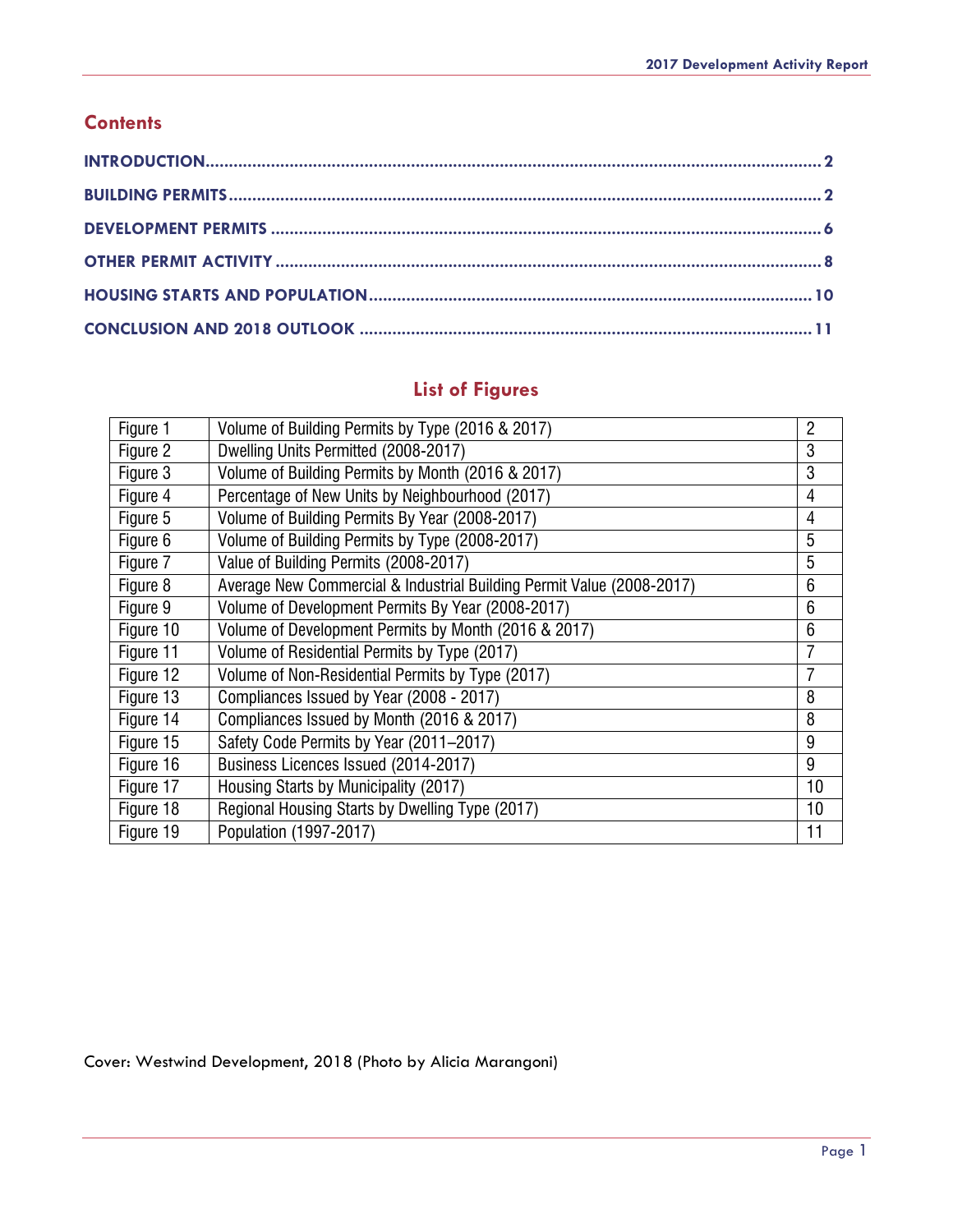#### <span id="page-2-0"></span>INTRODUCTION

The Planning and Development Department tracks a variety of development activities in the City for the purpose of providing growth information to Council and other stakeholders. Included in the permits tracked are building and development permits, which are common measurements used to track economic vitality and growth in communities. It is useful for communities to monitor trends in permitting levels to determine their economic health, as well as to examine the impact of external forces on growth and development.

Growth in Spruce Grove has generally been stronger than average for the Capital Region for the past decade, but that has changed in the past two years where growth has tracked at an average for the region. The region has experienced a cooling off period for the past two years following the unprecedented growth of the past decade. Administration is anticipating development growth to slowly increase over the next few years as economic factors improve.

The following pages contain analysis of the growth trends for the past decade (2008-2017), focusing specifically on activity in 2017. This report provides an overview of building permit and

development permit information. In addition, compliances and other permits are tracked in order to provide a more accurate picture of the total activity taking place in the Planning and Development Department.

#### <span id="page-2-1"></span>BUILDING PERMITS

Spruce Grove issued 756 building permits in 2017, a 6.8% decrease from permit activity in 2016. Permit activity decreases were largely in the residential sector, seen most markedly in multifamily residential products.

**Figure 1** details building permits issued by type, and compares the volume for the past two years.

Overall, about 89% of the permits issued in 2017 were for residential construction, including new dwellings, improvements and garages, which represents a slightly lower percentage than the past five years. Detached garages comprised about 6.3% of all permits in 2017, which has been tracking lower over the past few years

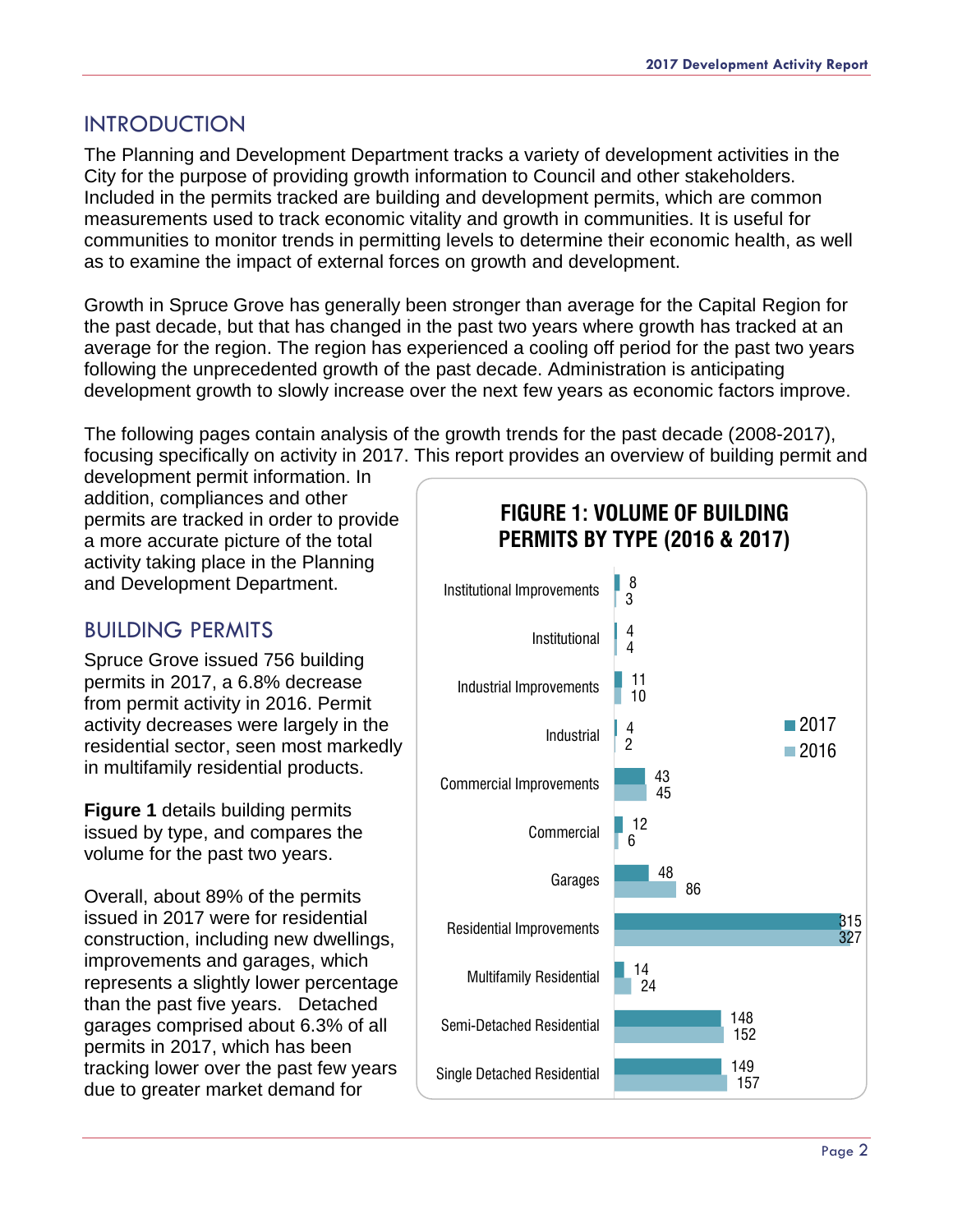

attached front garages coupled with other homebuyers sensitive to price points opting for parking pads off rear lanes.

Residential activity saw a substantial correction in 2015 and 2016, after an inexplicably robust year in 2014. Based upon CMHC absorption data, the residential market is still working through inventory. Overall, 2017 saw only a 9% decline from 2016 levels. While both single detached and semi-detached products decreased approximately 5% and 3% respectively, multifamily units had the greatest decline. Spruce Grove saw no apartment style development in 2017, similar to 2016. Meanwhile, rowhouse units declined by a further 42.5%. Looking at **Figure 2**, one can see the cyclical nature of residential growth that parallels the regional economy.

In the non-residential sector, the City saw four new industrial buildings, compared to two in 2016. Typical years see three new industrial buildings. While still a bit on the low side, industrial permit valuation increased from \$1.1 million in 2016 to \$3.7 million in 2017. Industrial improvements also increased from 10 to 11 permits from 2016 to 2017, and valuation of those permits more than doubled.

Building permits issued for new commercial structures doubled in 2017 from six to 12 permits, which is a marked improvement as six permits has been typical in the past decade. Valuation for new commercial buildings also nearly doubled to \$20.9 million, which is also seen as robust considering the average valuation in the past decade has been approximately \$13 million. The number of commercial improvements decreased slightly from 45 building permits in 2016 to 43 building permits in 2017; however, permit valuation increased roughly 20%.

**Figure 3** depicts the number of building permits issued per month for 2016 and 2017. In this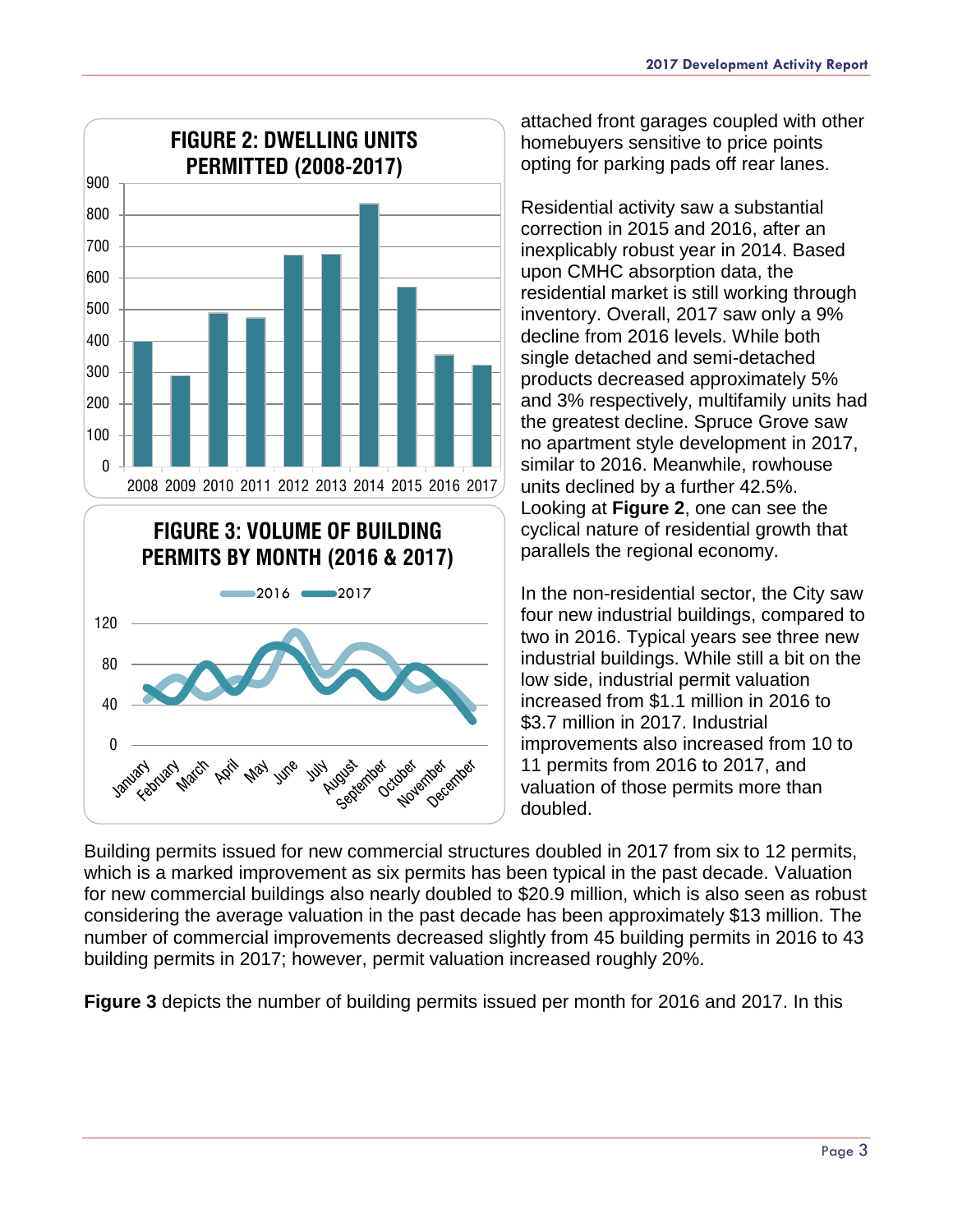

region, construction activity is usually slowest during the winter months, increasing in the spring and remaining high until autumn. Permitting in the last two years have seen a slight shift from the norm, with strong permitting levels throughout the year. This is likely due to two factors: longer permit validity times giving greater flexibility to builders, along with warmer weather during all seasons allowing for a longer construction season.

**Figure 4** illustrates the housing units permitted in Spruce Grove by neighbourhood. The percentages include all unit types: single detached, semi-detached, and multifamily dwellings. The highest percentage of building permits for new units occurred in Spruce Ridge for the third

year in a row. Greenbury and McLaughlin also showed significant growth. Also notable was the first permit being issued for the Copperhaven neighborhood on the City's west boundary.

To get a better context of permitting levels for 2017, **Figure 5** depicts the total number of building permits over the past decade. One can see that 2016 and 2017 reflect a return to the more typical level of activity, prior to the boom that occurred from 2013 to 2015. The number of building permits

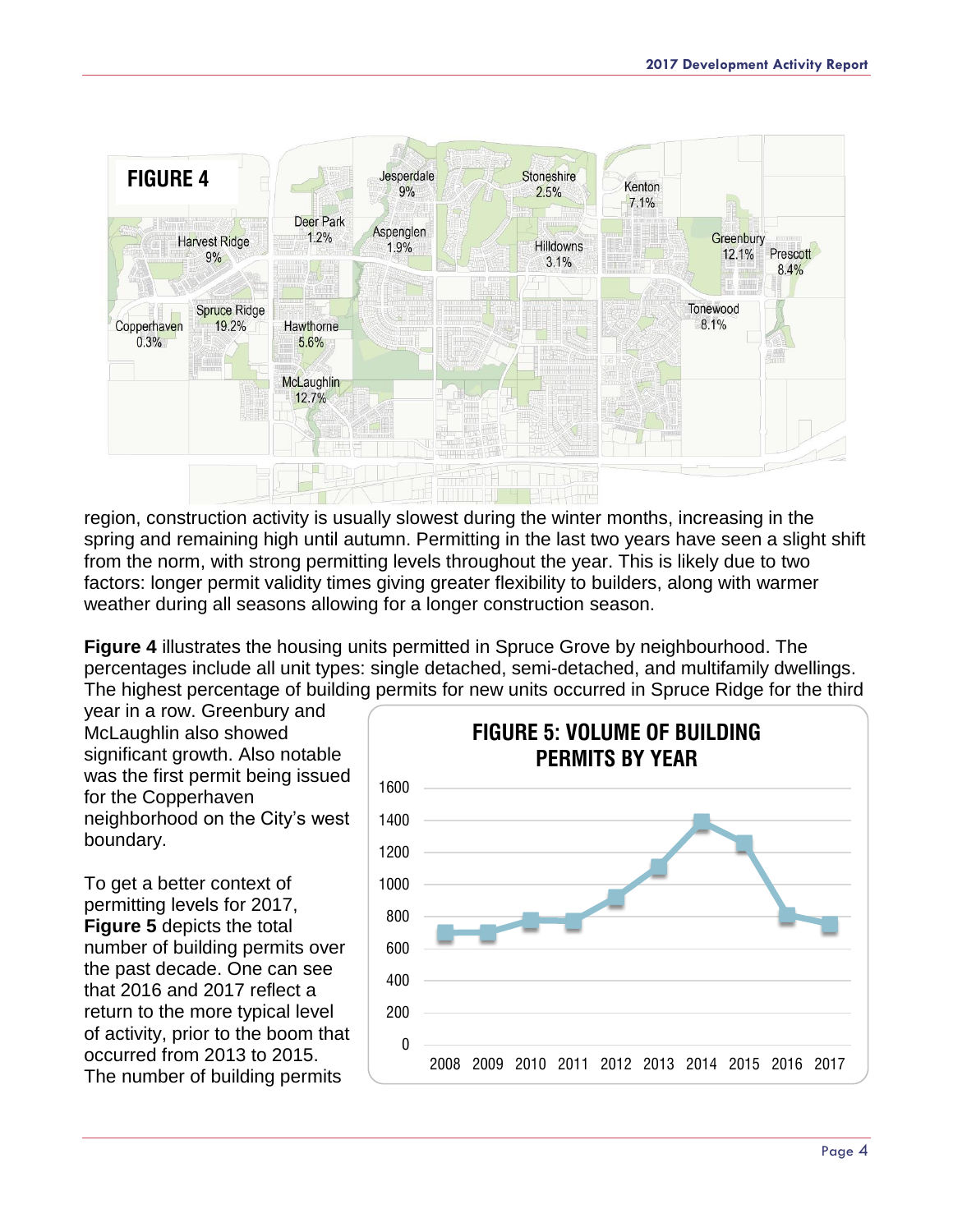

issued in 2017 still remains 18% lower than average permitting levels for the past decade, largely due to the hot market referenced above. Another consideration, that unfortunately wasn't flagged in 2016, was that the City changed the building permit procedure for rowhousing products in 2016, allowing multiple units to be approved under one permit. As an example, 188 rowhouse units were approved in 2015 under 188 different building permits. So

while a reduction of overall permits would still occur from 2015, the number is not as extreme as originally thought due to administrative changes. **Figure 6** provides additional detail regarding the historic split between new buildings and improvements. As one can see, the decline in permitting levels in the past two years affected new development to a greater degree than improvements.

Looking closer at investment trends over the past decade, one can see that the value of permits has mostly correlated with permitting levels **(Figure 7)**. This past year is an

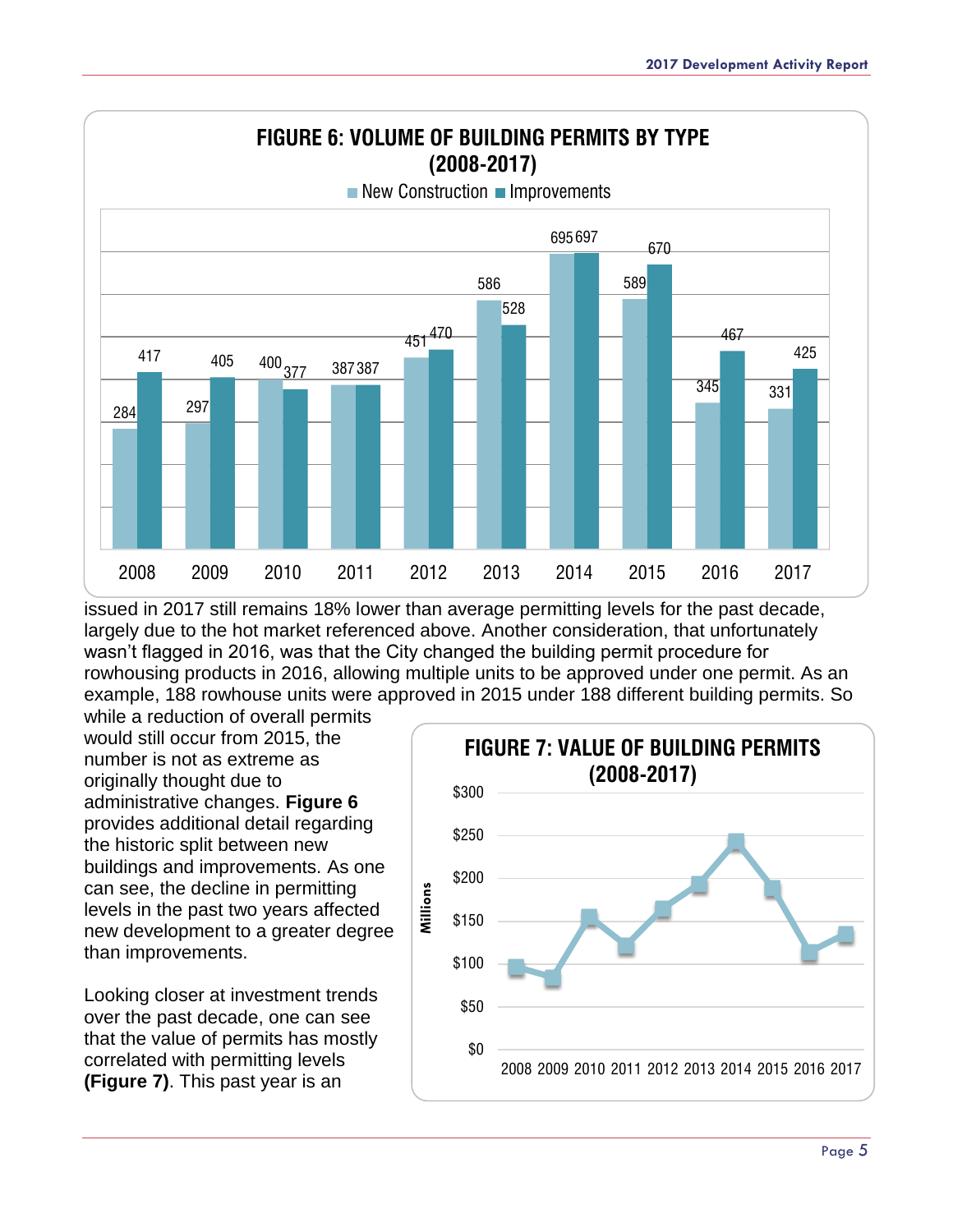exception, however, as the value of construction has gone up, while permitting activity has gone down. The reason is that non-residential construction has rebounded and added significant value on relatively few permits. **Figure 8** demonstrates the value of the average industrial and commercial building permit over the past 10 years.

In reviewing the investment trends over the past few years, the average value of new commercial and industrial buildings has been generally higher compared to historic



investment values earlier in the decade. This reflects the development of larger, higher quality structures.

#### <span id="page-6-0"></span>DEVELOPMENT PERMITS

**Figure 9** illustrates the trends in the volume of development permits issued over the last ten years. Development permit activity in 2017 was up approximately 4% from 2016. The minor difference between building permit and development permit activity levels is due to the ability to issue a single development permit for several structures on a lot, while separate building

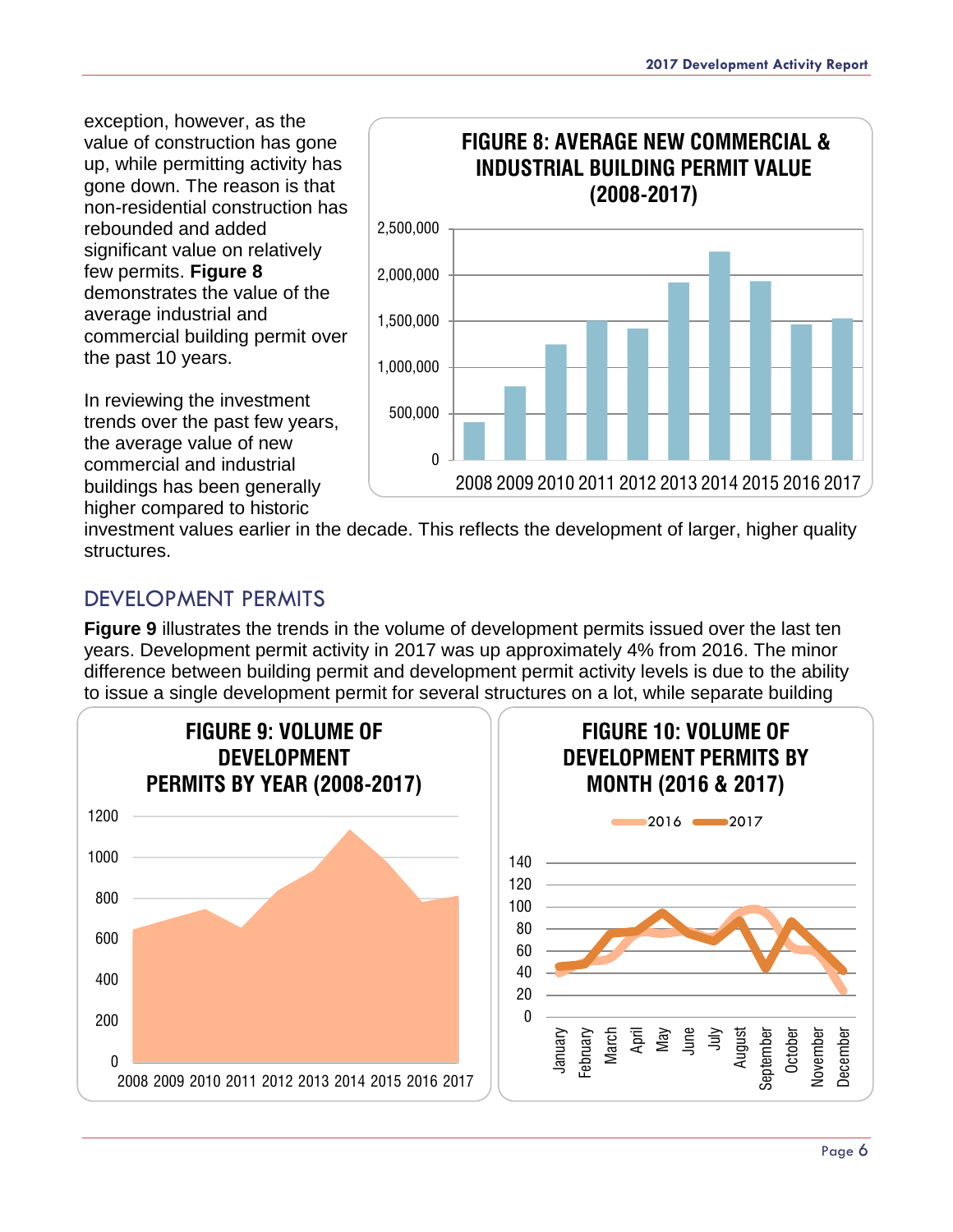

permits are required for each structure on a property, as well as for changes of use or tenant improvements.

The next factor under examination is the volume of development permits issued on a monthly basis. **Figure 10** (previous page) depicts the number of permits issued by month for 2016 and 2017. The pattern shown is typical of development activity for the region, where higher activity levels occur during the warmer months. Activity in 2017 follows this typical pattern, with the exception of the dive in development permit activity in September and rebound in October.

**Figure 11** provides the breakdown of residential development permits issued by type. The graph is dominated by residential improvements made to existing residences, with semidetached and single detached units representing the next most common new construction permit type. Generally, the development permit numbers echo what we have already seen with building permits.

The breakdown of non-residential permits issued in 2017 by type is examined in **Figure 12**. Again, the trends seen earlier with building permits are evident here, with commercial and industrial improvements comprising the largest percentage of development permit approvals. These permits are largely for tenant improvements and approvals required for new uses.

Development permits for permanent signs increased slightly from 29 permits in 2016 to 30 in 2017. Temporary sign permits increased by a wider margin from 84 to 115 approvals.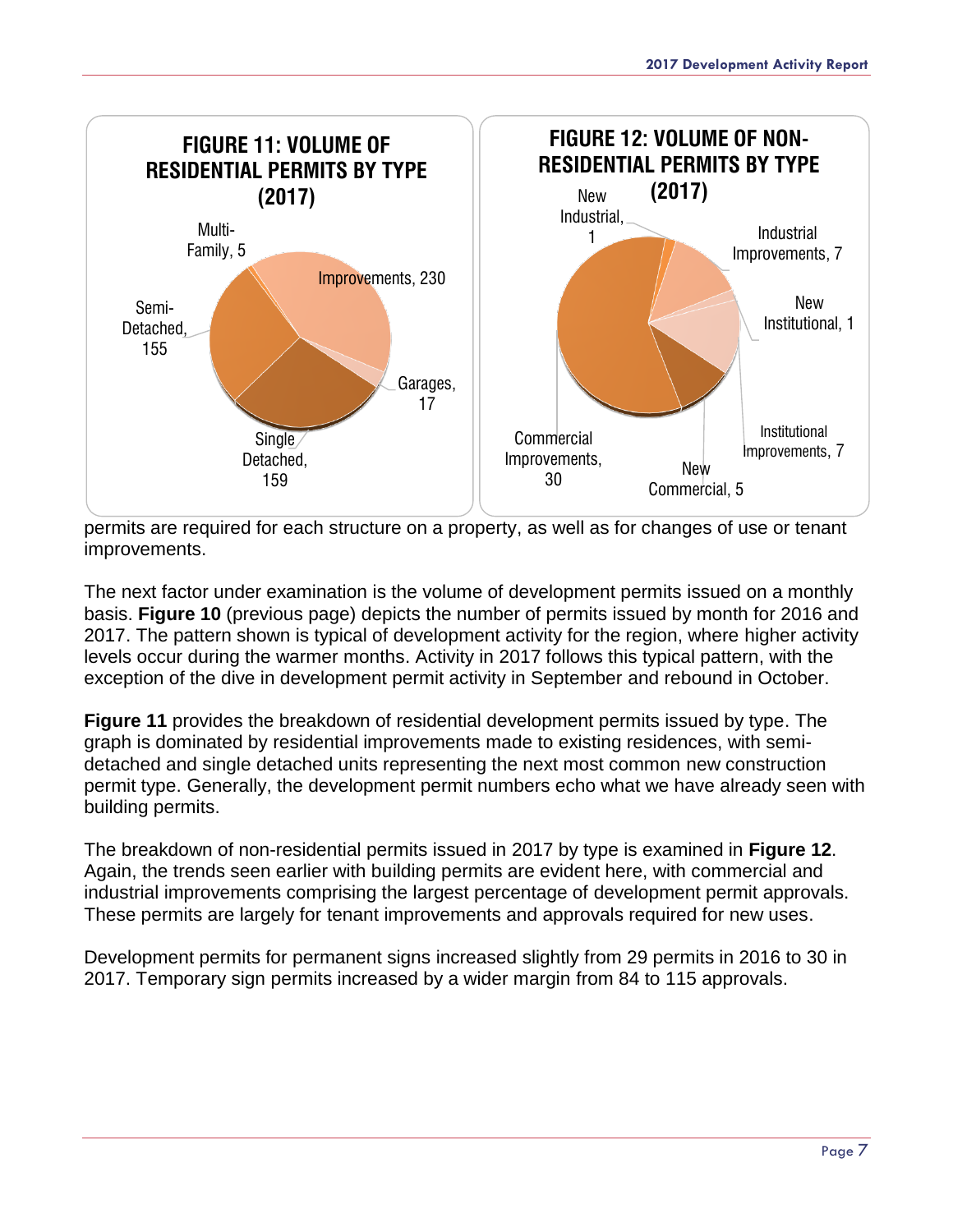#### <span id="page-8-0"></span>OTHER PERMIT ACTIVITY

The City of Spruce Grove provides compliance requests as a service to residents during real estate transactions, as a safeguard for purchasers who want confirmation that the residence conforms to City bylaws. Compliance requests can be used to gauge residential transaction activity in the community. In 2017, there were 626 compliance decisions issued, down 18.4% compared to 2016. Compliance activity has returned to levels considered normal after two years of activity spikes. We can see in **Figure 13** that compliances follow the ramp up and cool down cycle typical of the real estate market in Alberta.

Looking closer at the activity patterns of the past two years **(Figure 14)**, one can see an atypical activity pattern in both 2016 and 2017, being more erratic than usual. In 2016, a sudden drop in July was seen as abnormal, where 2017 saw a large trough in April followed by a spike in activity in May. Generally speaking, staff has noticed more residential activity occurring each spring, which may reflect a new trend for home sales seasonality.



The Planning and Development Department has been tracking Safety Codes Permits (other than building permits) since 2011, which is depicted in **Figure 15** (next page). We can see in this figure the number of electrical permits is higher than plumbing and gas. This generally occurs because new construction often requires two electrical permits, where only one is required in the other two disciplines. Overall, the City of Spruce Grove issued 2,416 permits in 2017, a 16% decrease over 2016 activity. That said, activity levels remained just above the average permitting levels for the past five years.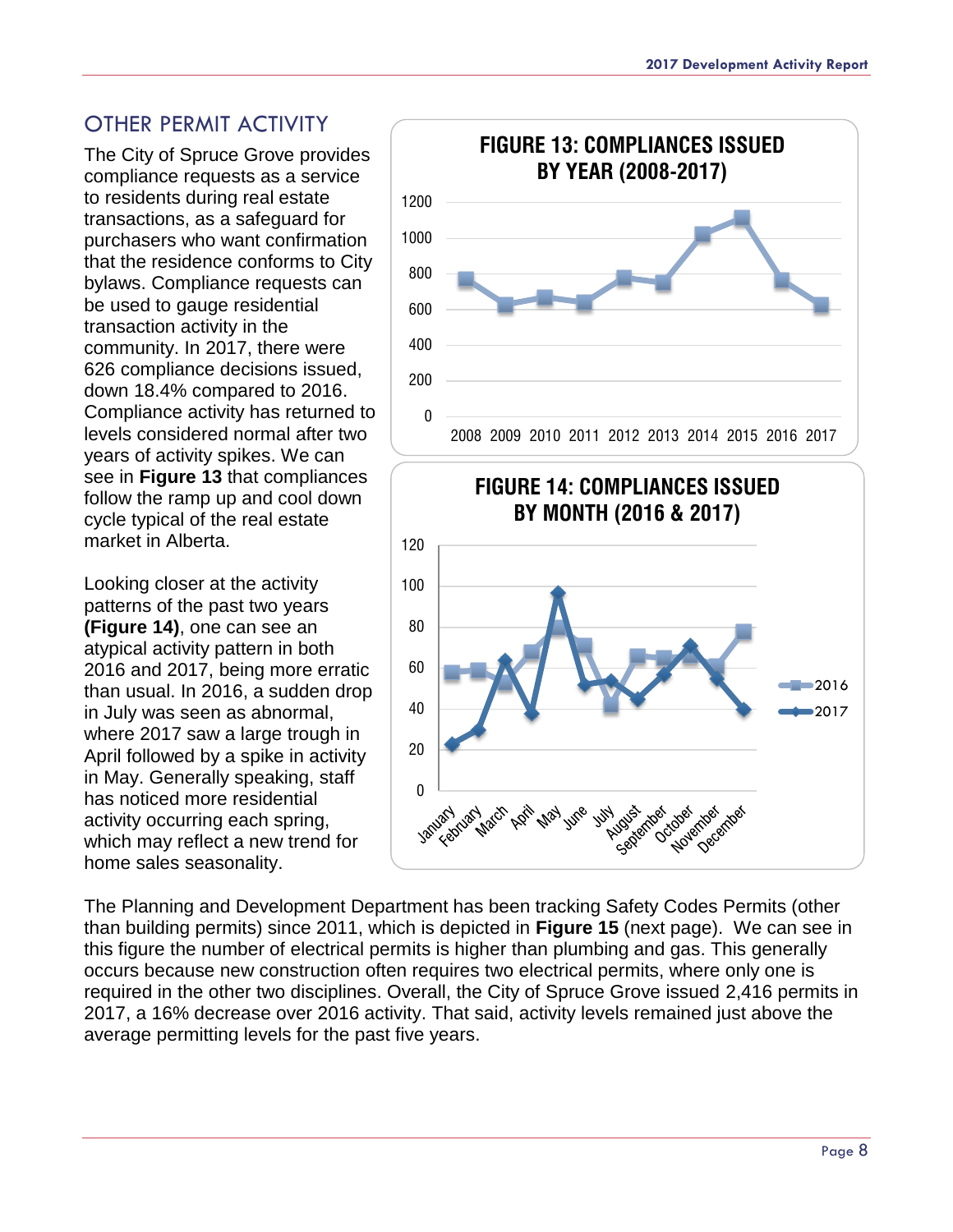

While the City has been tracking business licenses for a number of years, a major change was made to the system in 2013, resulting in a new database. As part of the process update, Administration found that data up to 2013 was inaccurate. Therefore, business licence activity in Figure 16 begins in 2014. The City has seen a steady increase in both residential and nonresidential active businesses in the past four years. Spruce Grove had a total of 1,882 active

businesses operating in the city limits in 2017, of which 1,299 were resident businesses (meaning the business is physically located in Spruce Grove). There were also 511 non-resident businesses, which are businesses located in another municipality that are providing a service within Spruce Grove. Finally there were 72 Tri-Municipal Licensed businesses working within Spruce Grove, which are businesses within Stony Plain or Parkland County that opted for a licence to provide services in all three municipalities.

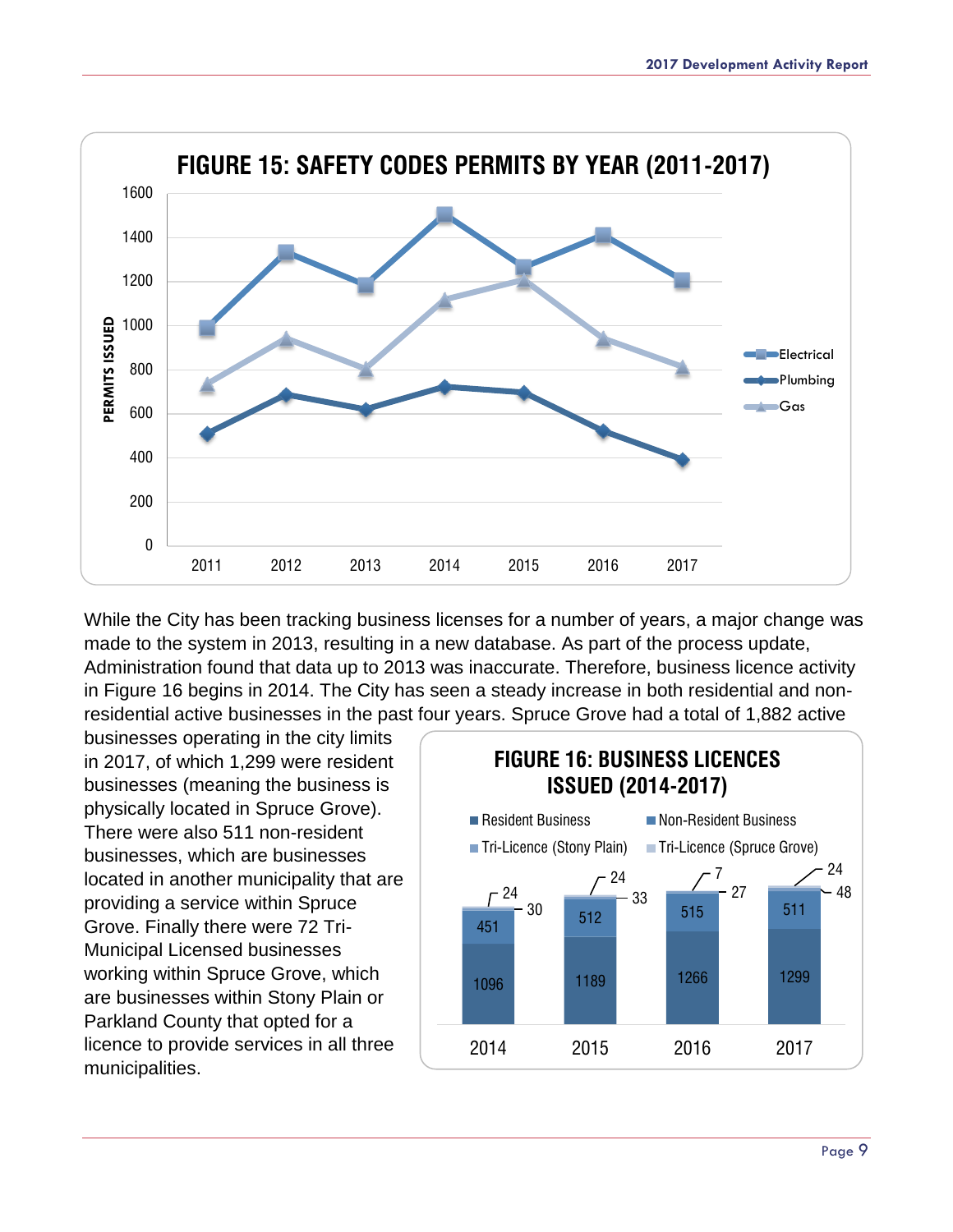#### <span id="page-10-0"></span>HOUSING STARTS AND POPULATION

In order to provide some regional context for Spruce Grove's growth, housing data released by the Canada Mortgage and Housing Corporation (CMHC) is reviewed each year and compiled as part of this report. **Figure 17** shows the number of new housing starts in a number of communities in the Capital Region. Housing starts are different than building permits, as housing starts are determined by the pouring of a foundation as inspected by CMHC. As some